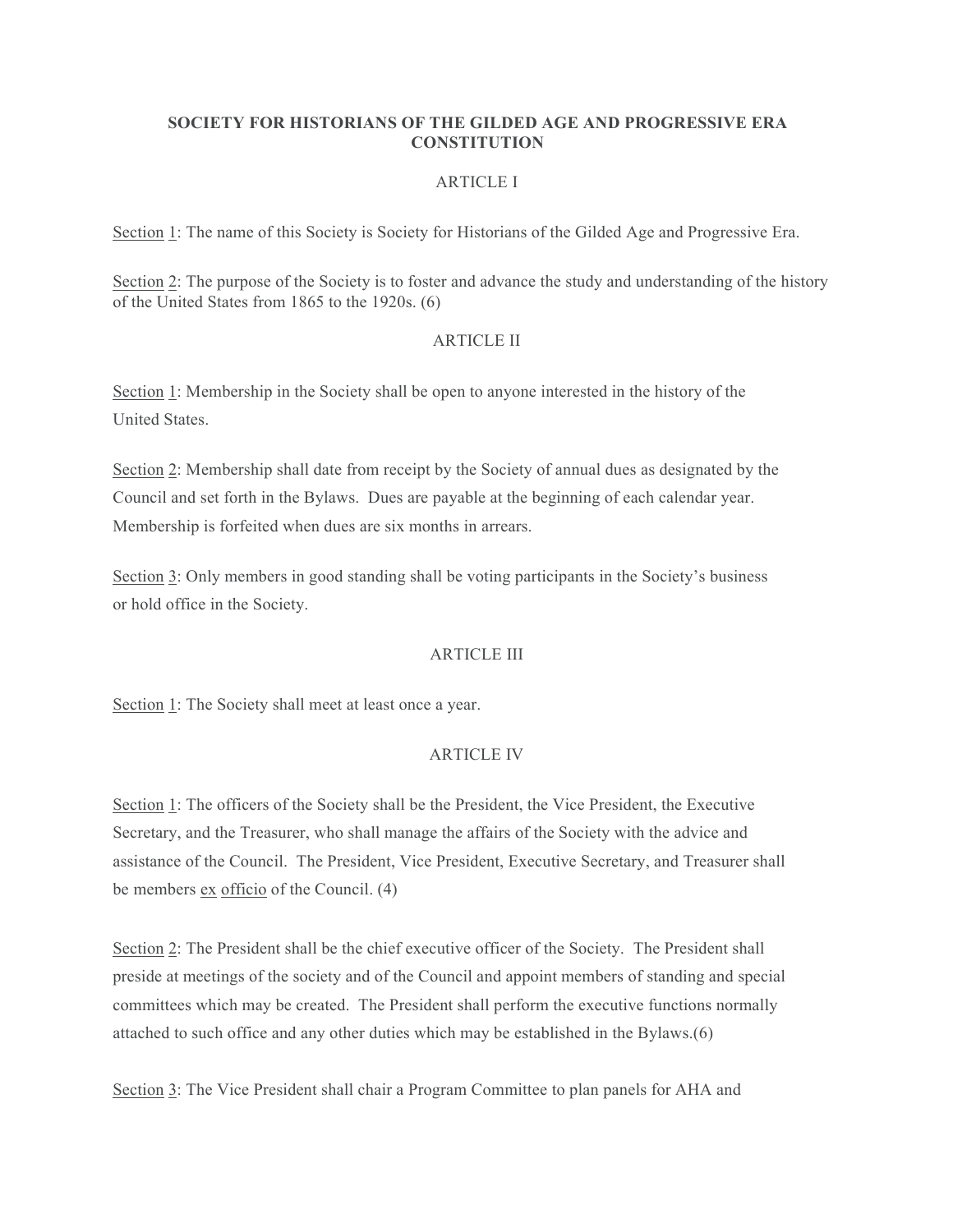OAH meetings, shall perform the duties of the President in the President's absence and shall succeed to the Presidency upon the President's incapacity or vacating of the office.*3*

Section 4: The President and Vice President shall serve terms of two years and be elected from the Society membership in a manner set forth in the Bylaws. The Vice President shall be the President-elect and shall succeed to the Presidency at the close of the previous President's term.

Section 5: The Executive Secretary is appointed by the President, with the concurrence of the Council, for a term of five years, which may be renewed. The Treasurer shall serve a term of two years and be elected from the Society membership in a manner set forth in the Bylaws. (4)

# ARTICLE V

Section 1: The general governance of the Society, outside of general meetings of the membership, shall be conducted by the Council.

Section 2: The Council shall consist of the Society's officers, plus nine others elected from the membership as the Bylaws shall direct. An additional Council member, appointed by the President, will be a graduate student who will serve for a maximum of three years*1*. Three Council Members shall be elected each year for a three-year term. Any council member having served three consecutive years on the council shall not be eligible for re-election the next year but may serve in subsequent years. The most recent past president, the website editor, and the editor of the *Journal of the Gilded Age and Progressive Era2* shall be ex officio Council members (5) (6)**.**

# ARTICLE VI

Section 1: Amendments may be made to this Constitution by a two-thirds vote of the Council, either by mail ballot or in meeting, with the concurrence of a majority of the members voting either by mail ballot or in a meeting of the Society.

Section 2: Any member may suggest amendments to the Council for its action. Failing action by the Council, an amendment may be brought to a vote of the Society by the submission to the Secretary of a petition for such amendment signed by five percent of the members of the Society.*3*

# ARTICLE VII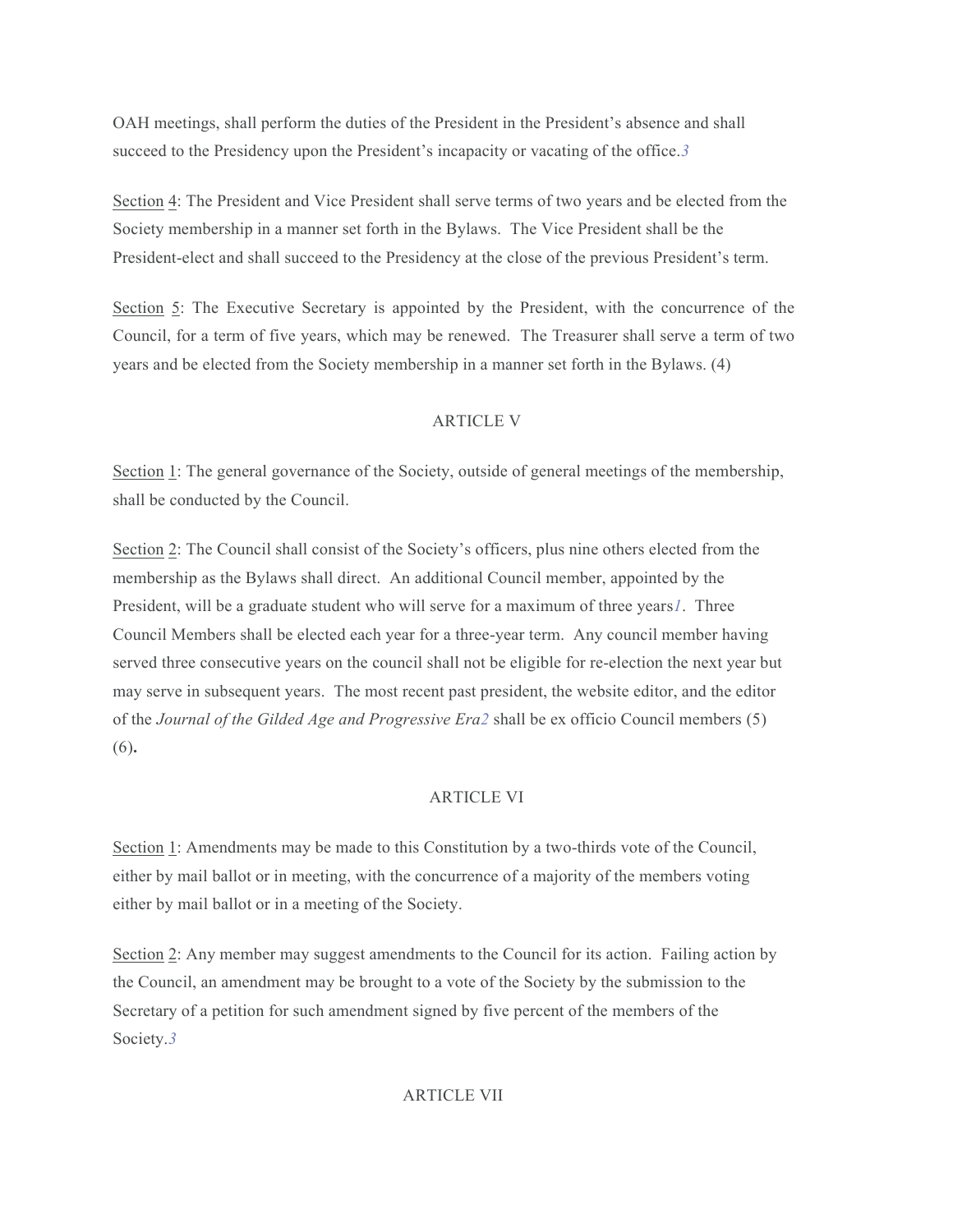Section 1: The rules contained in Robert's Rules of Order, Revised shall govern the society in all cases to which they are applicable, and in which they are not inconsistent with the Bylaws or the special rules of the Society.

Section 2: The Society shall from time to time establish such Bylaws as it deems necessary to fulfill its purpose

Section 3: Changes may be made in the Bylaws by a majority vote of the Council, either by mail ballot or in meeting, with the concurrence of a majority of the members voting either by mail ballot or in a meeting of the Society.

# ARTICLE VIII

Section 1: This Constitution becomes effective, as amended, on January 7, 1994.

#### Revised 06/15/2015

*1.*Revised by action of the Council and membership at April 23, 1999, meeting. *Minutes*, April 23, 1999

- *2.* Revised by action of the Council and membership at April 27, 2001, meeting. *Minutes*, April 27, 2001.
- *3.* Revised by action of the Council and membership at April 20, 2006, meeting. *Minutes*, April 20, 2006.
- (4) Revised by mail ballot of the Council and membership, effective January 1, 2009.
- (5) Revised by electronic ballot of the Council and membership, effective January 1, 2015
- (6) Revised by electronic ballot of the Council and membership, effective January 1, 2020

### **SOCIETY FOR HISTORIANS OF THE GILDED AGE AND PROGRESSIVE ERA BYLAWS** (as amended June 2020)

*1. Dues*. The annual dues of the Society shall be established by the Council, currently \$50 per year, \$60 per couple for joint membership, \$70 for Sustaining Members, \$110 for Patrons, \$35 for reduced rate members (contingent and non-faculty), \$20 for graduate students, and \$90 for libraries and other institutions, subject to the decision of the General Meeting in the same manner as all other matters, and shall be payable to the Society by January 1 of each year. Payment of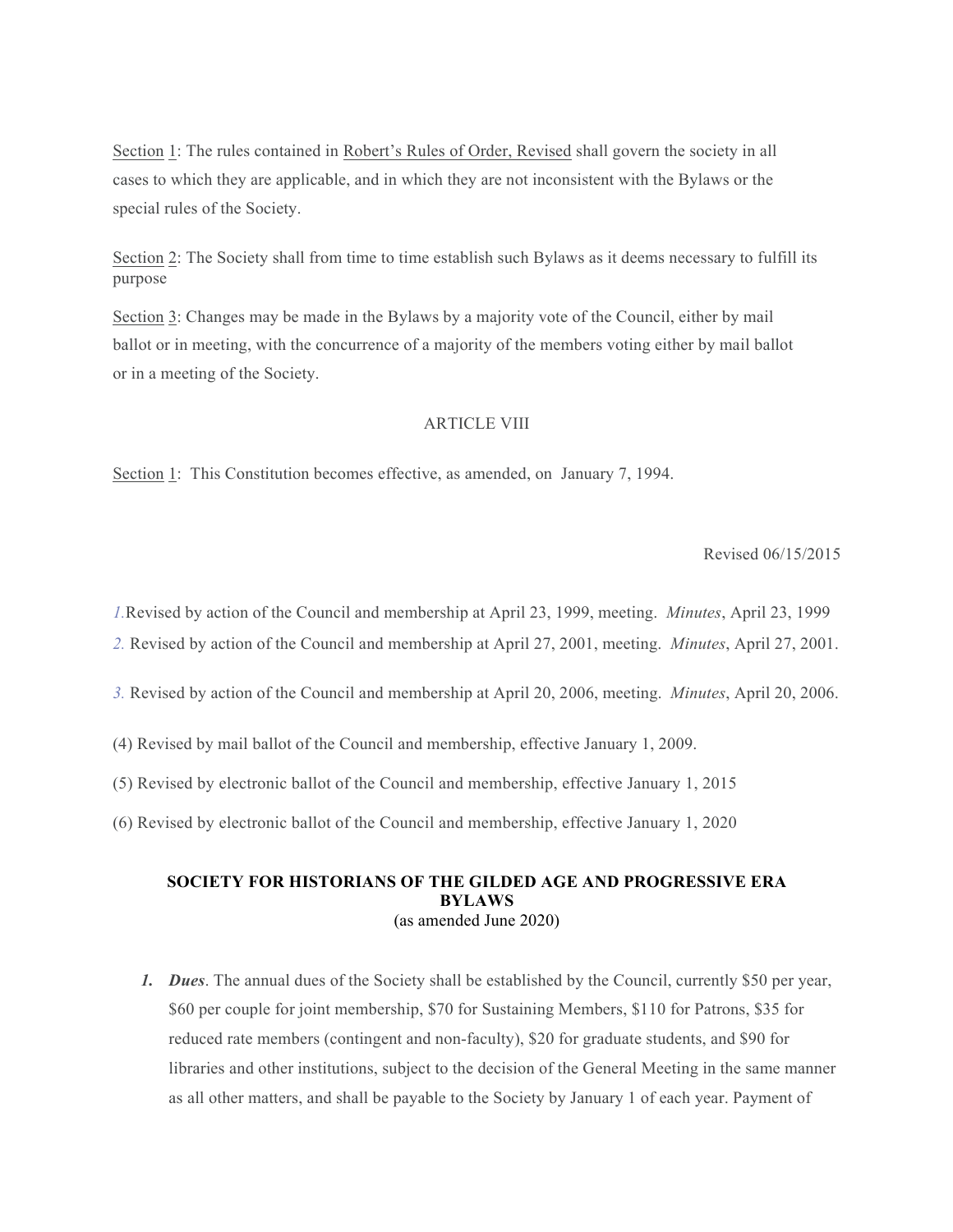eight hundred dollars (\$800.00) shall entitle anyone to life membership in the Society, free of all further payment of dues.

# *2. Duties of the Executive Secretary and the Treasurer*.

- 1. The specific duties of the Executive Secretary shall include:
	- 1. act as meeting and corresponding secretary.
	- 2. coordinate the Society's various activities and business.
	- 3. oversee public relations and advertising on behalf of the Society.
	- 4. oversee and seek to expand the Society's individual membership and institutional subscriptions, and oversee maintenance of membership records.
	- 5. work with the executive board and editor-in-chief of *The Journal of the Gilded Age and Progressive Era* to review and improve publishing and other business arrangements related to the journal.
	- 6. act as a liaison with sponsoring institutions and develop activities that involve and benefit these institutions.
	- 7. all other matters deemed necessary by the President for the successful operation of the Society.
- 2. The specific duties of the Treasurer shall include:
	- 1. oversight of the collection of annual dues.

2. oversight of the maintenance of proper financial records and preparation of such records as are required.

3. oversight of the disbursing of funds and payment of obligations of the Society.

4. all other matters deemed necessary by the President for the successful operation of the Society.

- *3. Nominating Committee.* The Nominating Committee shall consist of four persons, one selected by the Council each year at its annual meeting from the membership of the Society, and the immediate past-president. Committee members elected by the Council shall serve three calendar years, and the past-president shall serve two calendar years. The most senior elected member of the committee will serve as chair in his/her final year. After due deliberation and consultation with the Society membership, each year the Nominating Committee shall create a slate of nominees for seats on the Council; each even-numbered year the Nominating Committee shall create a slate of nominees for the positions of Vice President/ President-Elect, Treasurer, and such other elective offices as hereafter may be created.
- *4. Elections.* On or before October 15 of each year, the Nominating Committee will present to the President a slate of nominees for offices to be filled for election that year. On or about November 1, the Executive Secretary shall invite the membership to vote through an online voting system for the election of Officers and Councilors. The Executive Secretary shall mail paper ballots to members upon request. The Executive Secretary shall report the results of the election by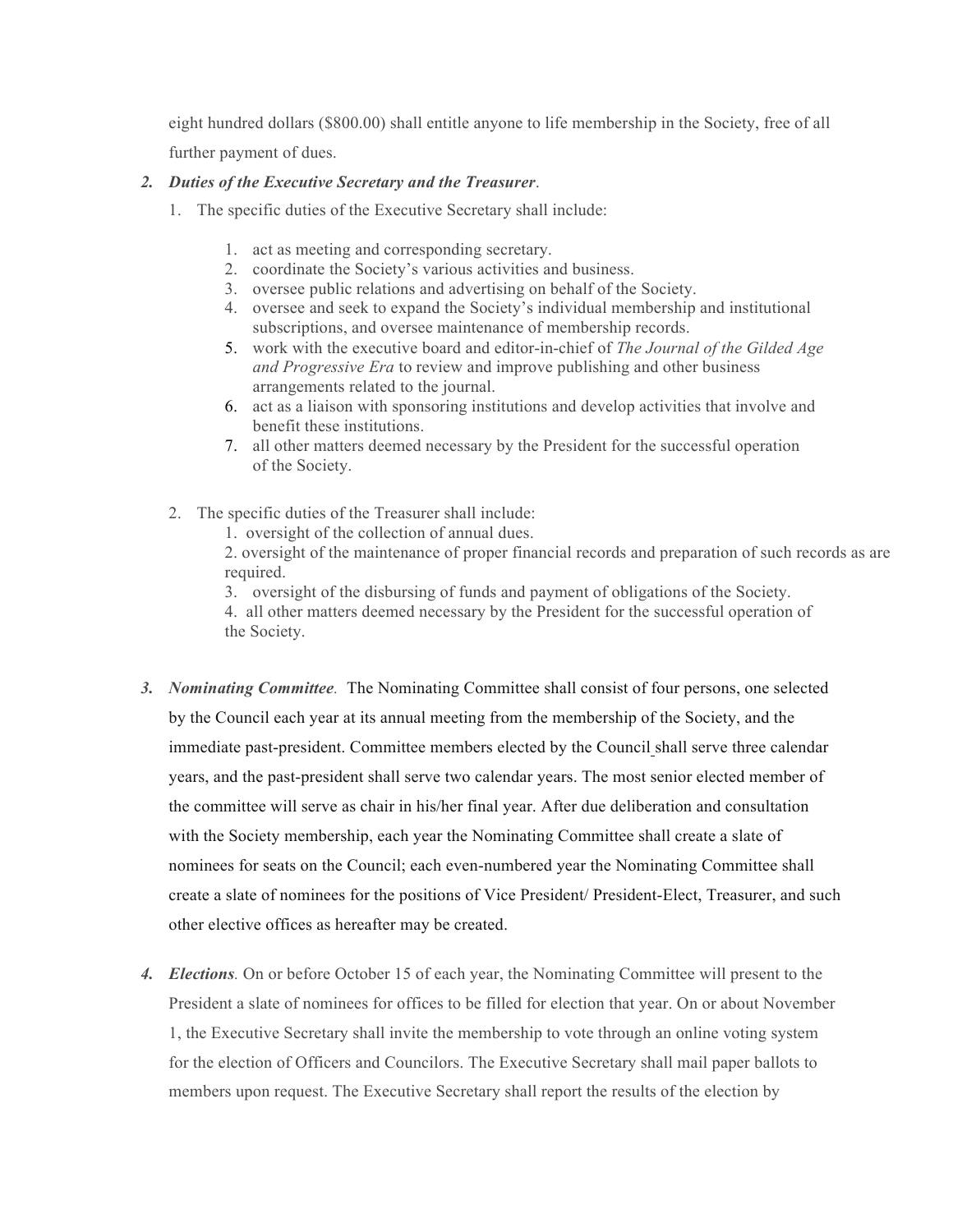December 1 to the President who will announce the results to the membership. The new Officers and Councilors shall assume their positions on January 1.

- *5.* On or before October 15 of each year, the Nominating Committee will present to the President a slate of nominees for offices to be filled for election that year. On or about November 1, the Executive Secretary shall mail to the membership a ballot for the election of Officers. The Executive Secretary shall count all ballots received by December 1 and shall report the results of the election to the President who will announce the results to the Council. The new Officers and Councilors shall assume their positions on January 1.
- *6. Council Meetings*. The Council shall meet during the Annual Meeting of the Organization of American Historians. Additional council meetings may be conducted by email or teleconferencing. The President may call additional meetings as necessary; the Executive Secretary shall call a meeting within thirty days if directed to do so by at least five elected members of the Council. For all Council meetings, the quorum shall consist of four elected members unless some positions are vacant, in which case the quorum shall be three. The President, Vice President, Executive Secretary, Treasurer, and the three members of the Council in their last year of service shall constitute an Executive Committee of the Council, empowered to consider questions that must be decided before the next meeting of the Council.
- *7. Annual Meeting*. The Society Annual Meeting shall occur in conjunction with the Council Meeting at the Annual Meeting of the Organization of American Historians. A quorum shall consist of ten members in good standing.
- *8. Vacancies in Office*. If a Council seat should become vacant, it shall remain so until the next election, when a Council Member shall be elected to serve the remainder of that term. If the office of the Treasurer should become vacant, the President shall appoint an Acting Treasurer to serve until the next Council meeting. If the office of Vice-President/President-Elect should become vacant, the term of the President shall be extended as necessary until a successor is elected. If the offices of President and Vice-President should both become vacant, the Executive Secretary shall become Acting President until a President is elected. In these circumstances, the Executive Secretary and Nominating Committee are to hold a special election.

#### *9. Website* (adopted at the OAH 2018)

1. WWW.SHGAPE.ORG is the website representing SHGAPE and is crucial to our public outreach and membership recruitment. It contains and presents information about SHGAPE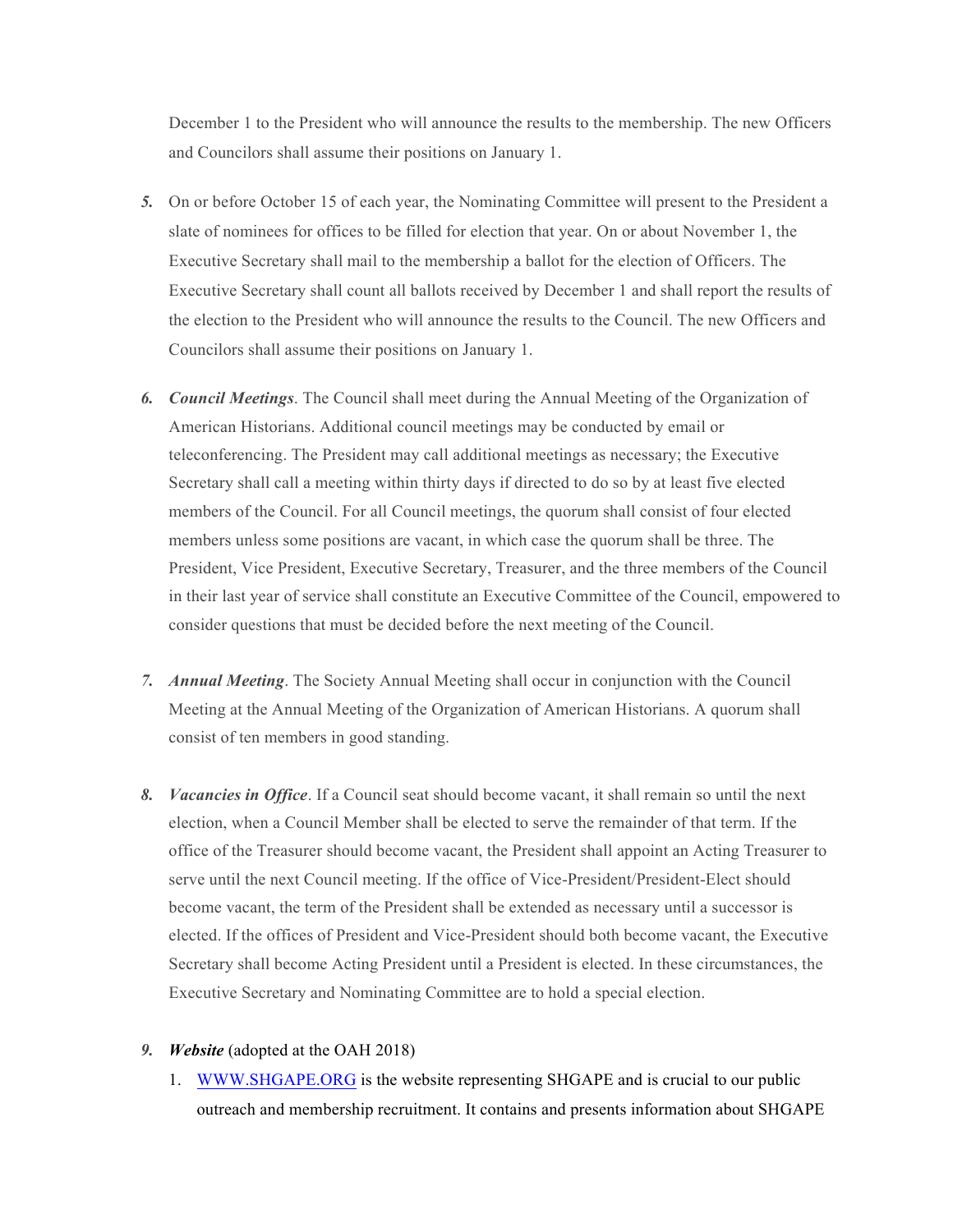and our activities. It links to H-SHGAPE and to the *Journal of the Gilded Age and Progressive Era*. It also provides resources and publishes original exclusive content and supplemental JGAPE content related to the GAPE.

- 2. The SHGAPE President shall appoint a Website Editor-in-Chief and announce the appointment to the Council. The Editor-in-Chief will serve for a three-year renewable term. The Editor-in Chief will serve as the online editor for the *Journal of the Gilded Age and Progressive Era* and will also serve as an ex-officio member of the membership committee.
- 3. The Editor-in-Chief will select a committee of web editors, with the president's approval. The web editors will serve renewable two-year terms. The chair of the membership committee, the H-SHGAPE editor-in-chief, and the SHGAPE Executive Secretary will serve as ex-officio members of this committee.
- 4. The Editor-in-Chief and the web committee will generate and execute new content for the website and oversee the current content.
- 5. Social Media Editor: A member of the web committee will serve as the Social Media Editor for SHGAPE. The Social Media Editor will manage the SHGAPE Facebook page and Twitter feeds. The President will appoint the Social Media Editor for a renewable two-year term and announce the appointment to the SHGAPE council. The Social Media Editor will report to the Website Editor-in-Chief and the SHGAPE Executive Secretary.
- 6. The Editor-in-Chief, the Social Media Editor, and other members of the web committee shall be members of SHGAPE.

# *10. H-SHGAPE*:

- 1. H-SHGAPE is the e-mail discussion list for the Gilded Age and Progressive Era, sponsored jointly by SHGAPE and H-Net.
- 2. The SHGAPE President shall select an Editor-in-Chief and announce the appointment to the Council. The Editor-in-Chief is responsible for overseeing the content on H-SHGAPE. The Editor-in-Chief will serve for a three-year renewable term and will also serve as an ex-officio member of the website committee.
- 3. The Editor-in-Chief will select a team of list editors, with the president's approval. The list editors will serve renewable two-year terms.
- 4. One list editor will serve as Managing Editor of H-SHGAPE for a renewable twoyear term. The Managing Editor will oversee the training and day-to-day posting schedule for the list editors.
- 5. The Editor-in-Chief, the Managing Editor, and the list editors shall be members of SHGAPE.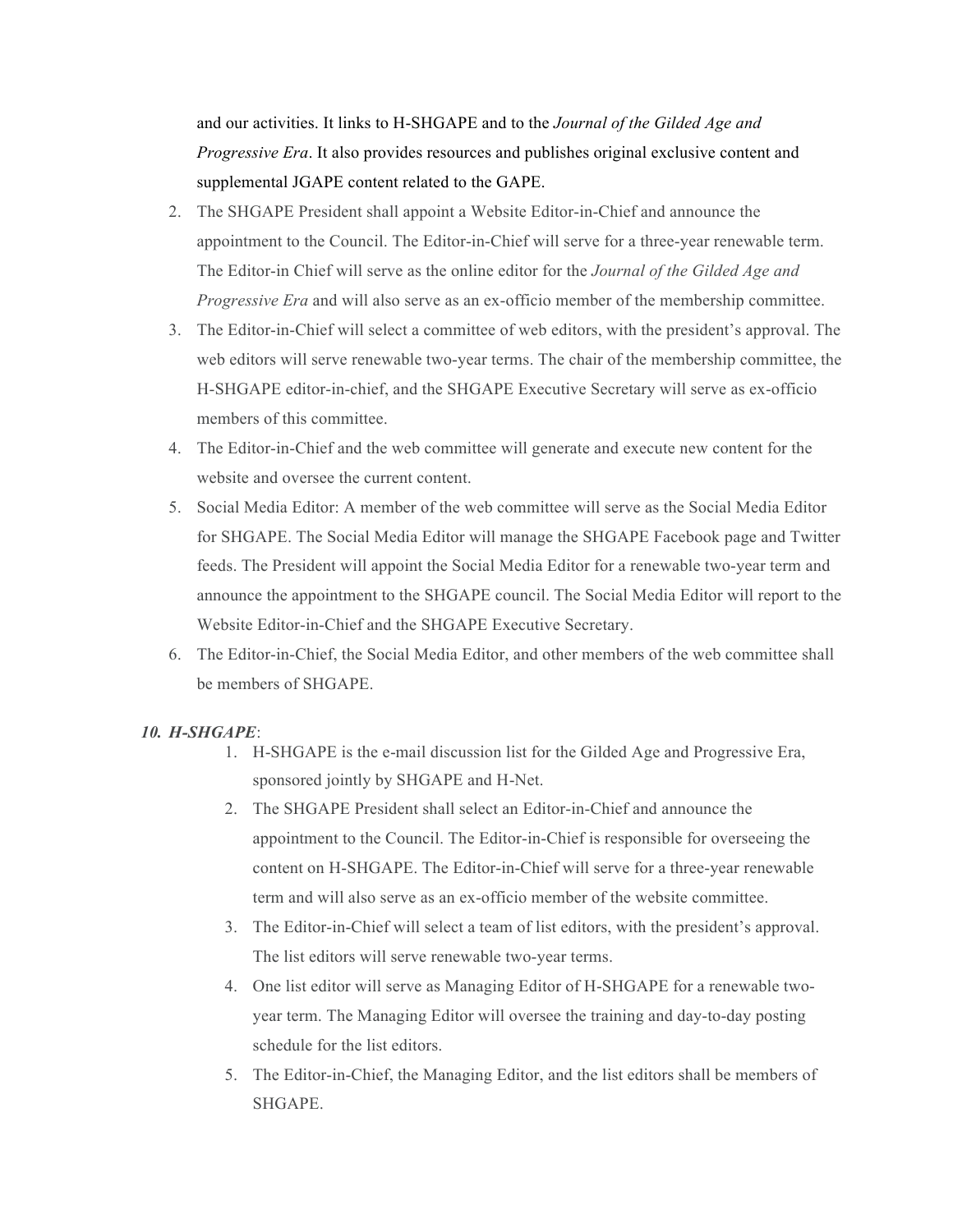6. Book Review Editor:

1. The Book Review Editor is responsible for managing H-SHGAPE's book review process.

2. The H-SHGAPE Editor-in-Chief shall recommend a nominee to serve as the Book Review Editor. The SHGAPE president shall appoint the nominee and announce the appointment to the Council.

3. The Book Review Editor will serve a two-year renewable term.

4. The Book Review Editor will appoint corresponding editors, who are knowledgeable in subfields of the Gilded Age and Progressive Era. The editor assigns duties to corresponding editors and draws on their assistance as the editor deems appropriate. Corresponding editors serve at the pleasure of the book review editor.

5. The Book Review Editor and the corresponding editors shall be members of SHGAPE.

- 9. *Committees*. SHGAPE shall have the following standing Committees in addition to the Nominating Committee and the Committee of Website Editors. The Council may also create such ad hoc committees as it sees fit.
	- 1. Membership: The Membership Committee shall publicize SHGAPE and seek to expand its membership. The President shall select the Chair of the Membership Committee and announce the appointment to the Council. The Chair of the Membership Committee will serve a three-year renewable term and, with the president's approval, select members of the committee, who will serve two-year renewable terms. The Chair of the Membership Committee will serve as an exofficio member of the website committee. The Website Editor-in-Chief and the SHGAPE Executive Secretary will serve as ex-officio members of the membership committee. All members of the membership committee shall be SHGAPE members.
	- 2. Program Committee: The Vice-President will appoint a program committee as desired to assist in the planning and publicizing of SHGAPE-sponsored and co-sponsored panels, along with other Society activities, at the annual meetings of the Organization of American Historians and the American Historical Association. As Chair of the Program Committee, the Vice-President will, with the assistance of the Executive Secretary, make arrangements for meetings and sessions of the Society at both annual meetings.
	- 3. Distinguished Historian: The Distinguished Historian Committee shall consist of the immediate past President, the current President, and the President-Elect of the Society, to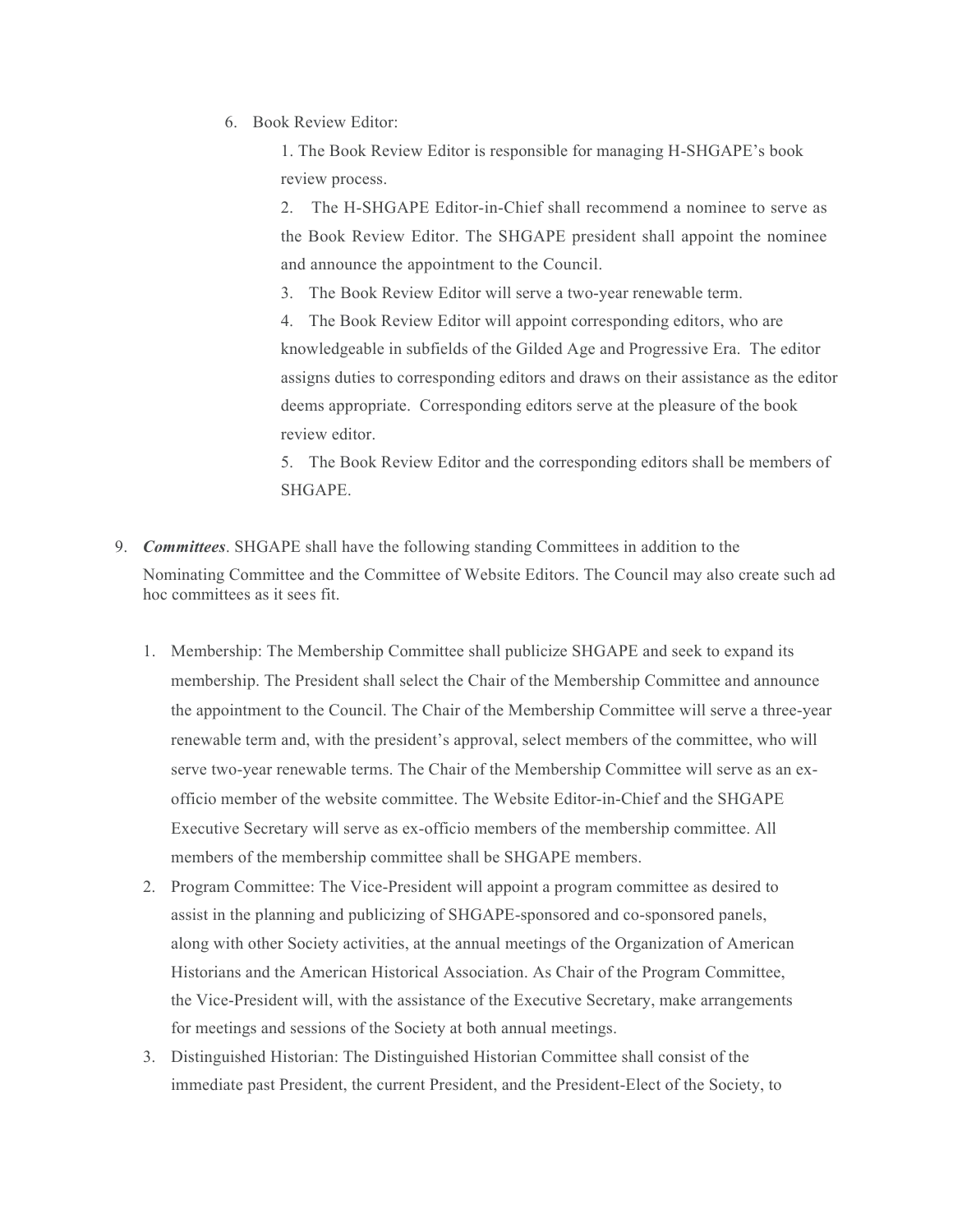be chaired by the immediate past President. The committee shall designate a Distinguished Historian of the Gilded Age and Progressive Era, who will address the luncheon meeting of the Society held at the meeting of the Organization of American Historians, in evennumbered years beginning in 2014. The Distinguished Historian will receive two complimentary invitations to the luncheon, a commemorative plaque or certificate, and an honorarium.

- 4. Fishel-Calhoun Prize: The Fishel-Calhoun Prize Committee shall consist of three SHGAPE members serving two-year terms. The President shall appoint the members of the committee and designate one as chair. The President shall announce the appointments at the SHGAPE Council meeting held during the OAH annual meeting. Upon conclusion of the two-year term the President shall designate one of the members at large of the committee to serve as its chair for the subsequent two-year term. The Fishel-Calhoun Prize is awarded biennially to the author of the best published article treating any aspect of U.S. history in the period 1865-1917; eligibility is open to graduate students and any scholar who had not yet published a book at the time it appeared. Articles appearing in journals dated during the two yearspreceding the year of the award are eligible. The committee shall publicize the Prize, set deadlines for submission, determine the winning article, and announce the recipient at the annual luncheon held during the annual meeting during evennumbered years. The winner of the prize receives an honorarium.
- 5. Vincent DeSantis Prize: The Vincent DeSantis Prize Committee shall consist of three SHGAPE members serving two-year terms. The President shall appoint the members of the committee, designate one as chair, and announce the appointments at the annual SHGAPE Council meeting [at the OAH]. The DeSantis Prize is awarded in odd-numbered years to the author of the best book treating any aspect of U.S. history in the period 1865-1917 published during the two years preceding the year of the award, with eligibility restricted to scholars who have not previously published a book. The committee may award an honorable mention prize at their discretion. The committee shall publicize the Prize, set deadlines for submission, determine the winning book, and announce the recipient at the SHGAPE annual luncheon in odd-numbered years. The winner of the prize receives a certificate and an honorarium.
- 6. *The Journal of the Gilded Age and Progressive Era* Best Article Prize: The *JGAPE* Best Article Prize Committee shall consist of three SHGAPE members serving two year terms. The President shall appoint the members of the committee, designate one as chair, and announce the appointments at the annual SHGAPE Council meeting [at the OAH]. The Prize is awarded in even numbered years to the author of the best article published in *The Journal of the Gilded Age and Progressive Era* during the two years preceding the year of the award. The committee shall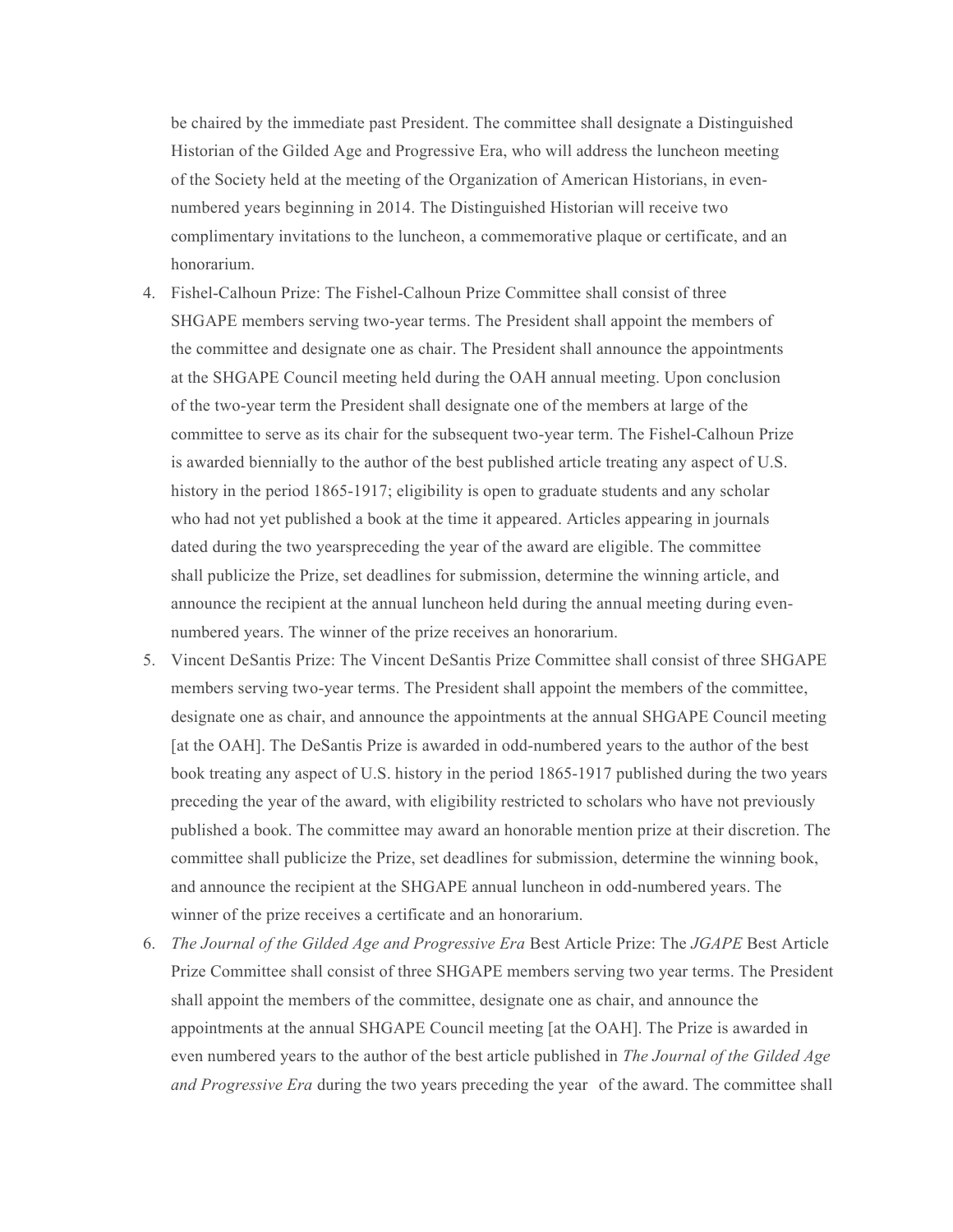determine the winning article and announce the recipient at the SHGAPE annual luncheon in even-numbered years. The winner of the prize receives a certificate and an honorarium.

- 7. The Presidents' Book Prize (adopted in 2017 by electronic council vote): The Presidents' Book Prize Committee shall consist of three SHGAPE members serving two-year terms. The President shall appoint the members of the committee, designate one as chair, and announce the appointments at the annual SHGAPE Council meeting. The Presidents' Book Prize is awarded in even-numbered years for the best book treating any aspect of United States history in the period 1865 to 1920. Books published after the submission deadline but before the end of the second calendar year may be submitted in the following round, with an accompanying explanatory letter. Each entry must be the author's second or subsequent scholarly book. Edited volumes and collections are not eligible. Books translated into English are eligible if they meet other criteria for the prize. The committee shall publicize the prize, set deadlines for submission, determine the winning book, and announce the recipient at the SHGAPE annual luncheon. The winner of the prize receives a certificate and an honorarium.
- 8. SHGAPE Graduate Student Essay Prize (adopted in 2017 by council vote at the OAH): The SHGAPE Graduate Student Essay Prize committee shall consist of three SHGAPE members serving one-year terms. The President shall appoint the members of the committee, designating one as chair. The Prize is awarded annually for the best essay of journal article length written by a graduate student on a Gilded Age and/or Progressive Era topic. Essays should not be previously published nor under consideration for publication. Applicants must be SHGAPE members at the time of submission. The committee shall determine the winning article and announce the recipient at the SHGAPE annual luncheon. The winner of the prize receives a certificate, an honorarium, and consideration for publication in the *Journal of the Gilded Age and Progressive Era*.
- 9. The H. Wayne Morgan Book Prize (adopted in 2019 by council vote at the OAH): The H. Wayne Morgan Prize Committee shall consist of three SHGAPE members. The President shall appoint the members of the committee and designate one as chair. The H. Wayne Morgan Prize is awarded in odd-numbered years to honor the best book published in political history of United States in the period 1865-1920s. The prize is given in honor of H. Wayne Morgan, who was the George Lynn Cross Research Professor of History at the University of Oklahoma and a foundational historian of the Gilded Age. Books published after the submission deadline but before the end of the second calendar year may be submitted in the following round, with an accompanying explanatory letter. Edited volumes and collections are not eligible. Books translated into English are eligible if they meet other criteria for the prize. The committee shall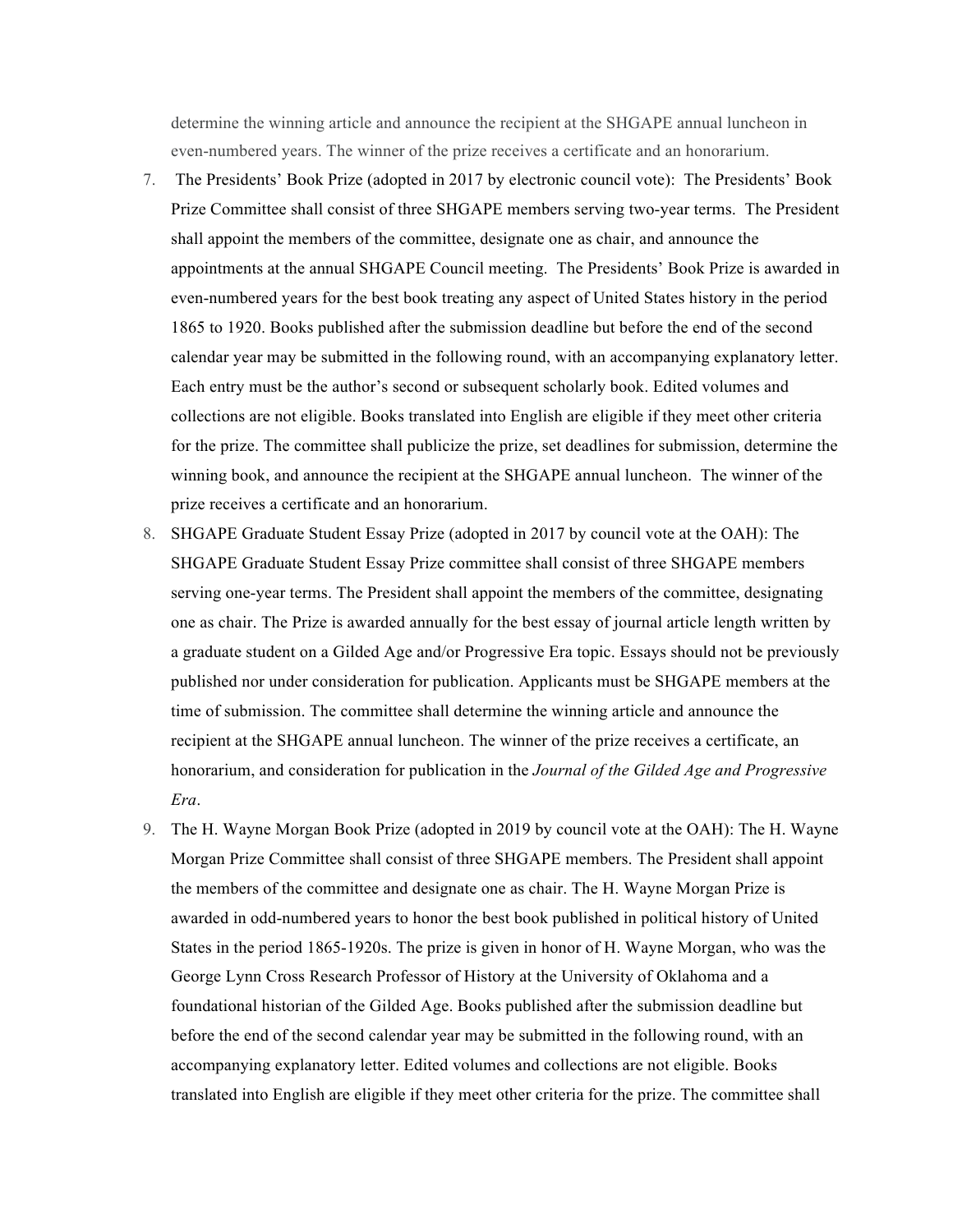publicize the prize, set deadlines for submission, determine the winning book, and announce the recipient at the SHGAPE annual luncheon. The winner of the prize receives a certificate and an honorarium.

#### 10. *Journal of the Gilded Age and Progressive Era*.

1. Definition: The Journal of the Gilded Age and Progressive Era (short title: JGAPE) is the official journal of the Society.

2. Editorial Board (adopted at AHA 2004): The JGAPE Editorial Board has sixteen members, appointed by the President of the Society on the advice of the Editor-in-Chief of the Journal. The term of appointment is four years, beginning in January. Editorial Board members may be reappointed.

3. Editors: The Editor-in-Chief is appointed by the President of the Society, with the concurrence of the Council, for a term of five years, which may be renewed. The Book Review Editor is appointed by the President, on the advice of the Editor-in-Chief, for a term of five years, which may be renewed. The Website Editor-in-Chief serves as the Online Editor for the Journal for the duration of his/her term as Website Editor-in-Chief.

4. Executive Board: The Executive Board shall have responsibility for financial and publishing aspects of the Journal and its relations with and support from the Society. The Executive Board consists of the President, President-elect, Executive Secretary, and Treasurer, and the Editor-in-Chief, all *ex officio*.

5. Publisher: Upon the advice of the Editor-in-Chief, and with the approval of the Executive Board, the President shall appoint a publisher, for a term of negotiable length.

6. Vacancies in office: If the position of editor or book review editor should become vacant, the President shall appoint an interim editor to serve until a new search is conducted.

### 11. *The SHGAPE Endowment Fund* (adopted at OAH 2003).

1. The Treasurer shall be responsible for the financial management of the Endowment Fund, subject to the advice and consent of the SHGAPE Council. The Treasurer shall report on the financial condition of the Fund to the Council meeting at the annual meeting.

2. The Council shall approve the expenditure of monies in the Endowment Fund. Only the investment gains from the principal of the Fund shall be available for expenditure, except on vote of three-quarters of the Council. The investment gains from the Fund shall not be spent until the Fund's principal exceeds \$ 10,000.

12. *Roger D. Bridges Distinguished Service Award* (adopted at OAH 2006). Each year the Executive Committee of the Council shall, at its discretion, award the Roger D. Bridges Distinguished Service